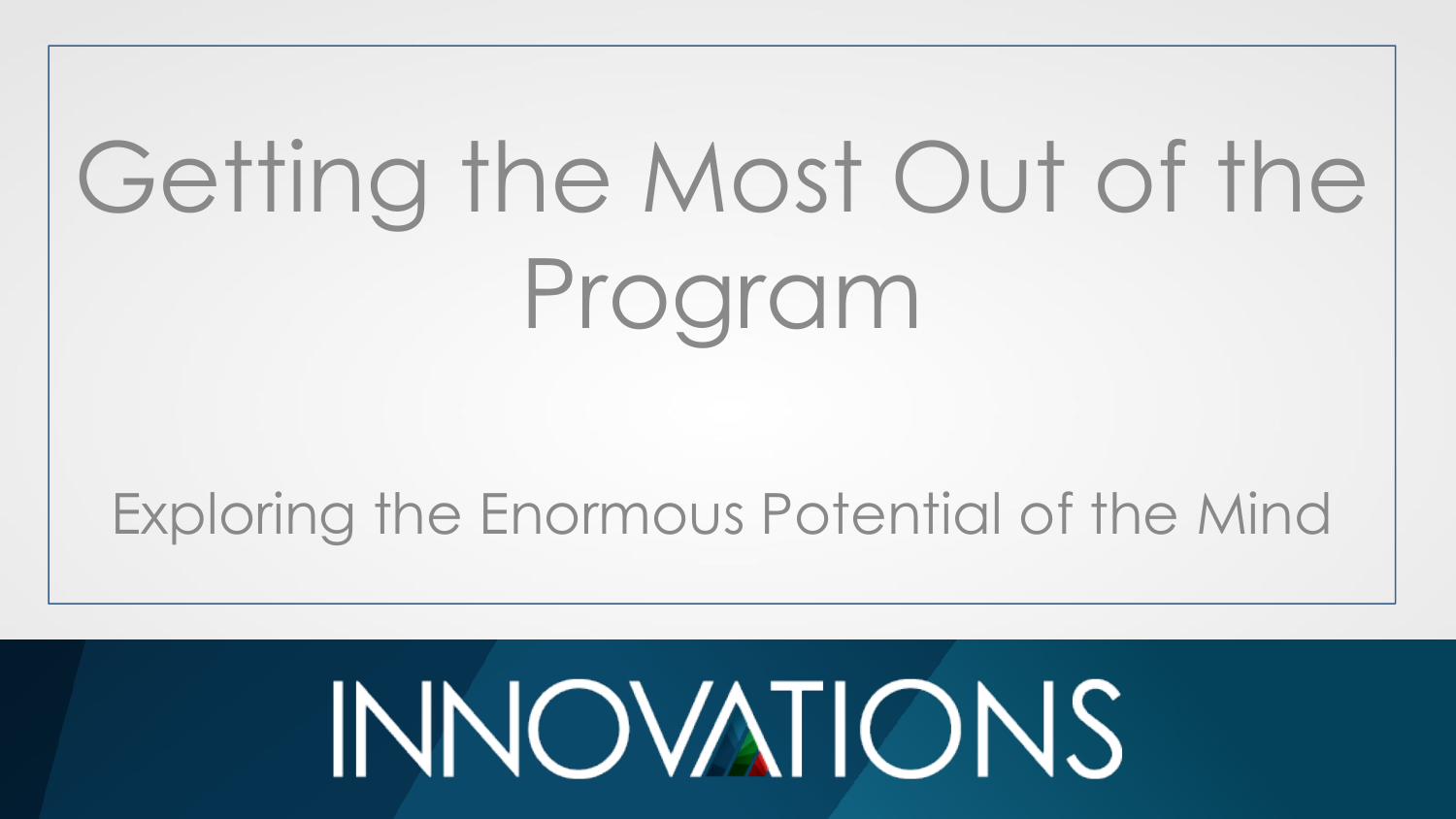# Your Brain Contains 100 Billion Neurons!



- Well, 86 Billion (according to some smarty-pants)
- 1 neuron may be connected to 100,000 others
- potential to process and retain a vast amount of information

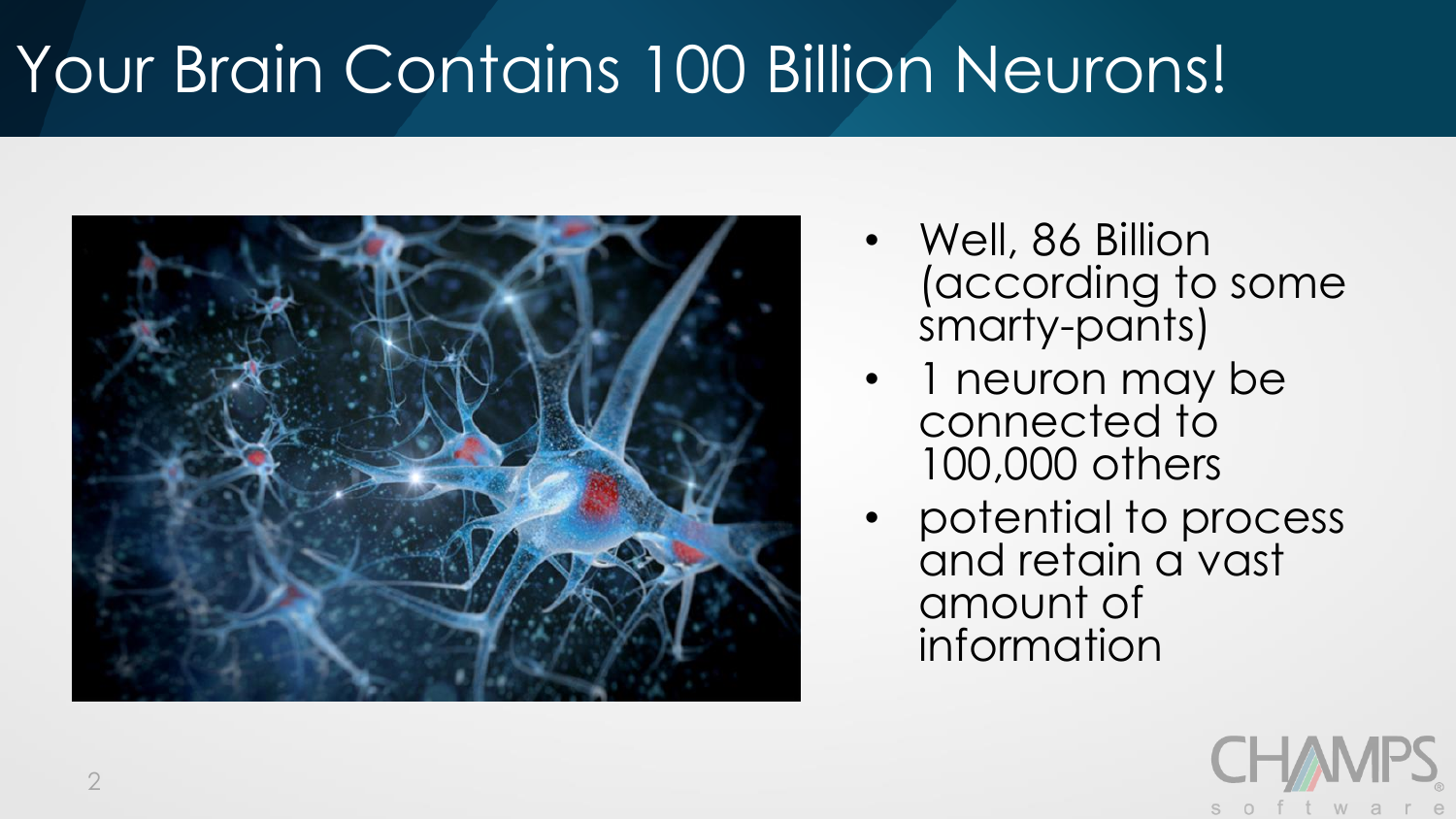### The challenge

## Recall information when it is needed!



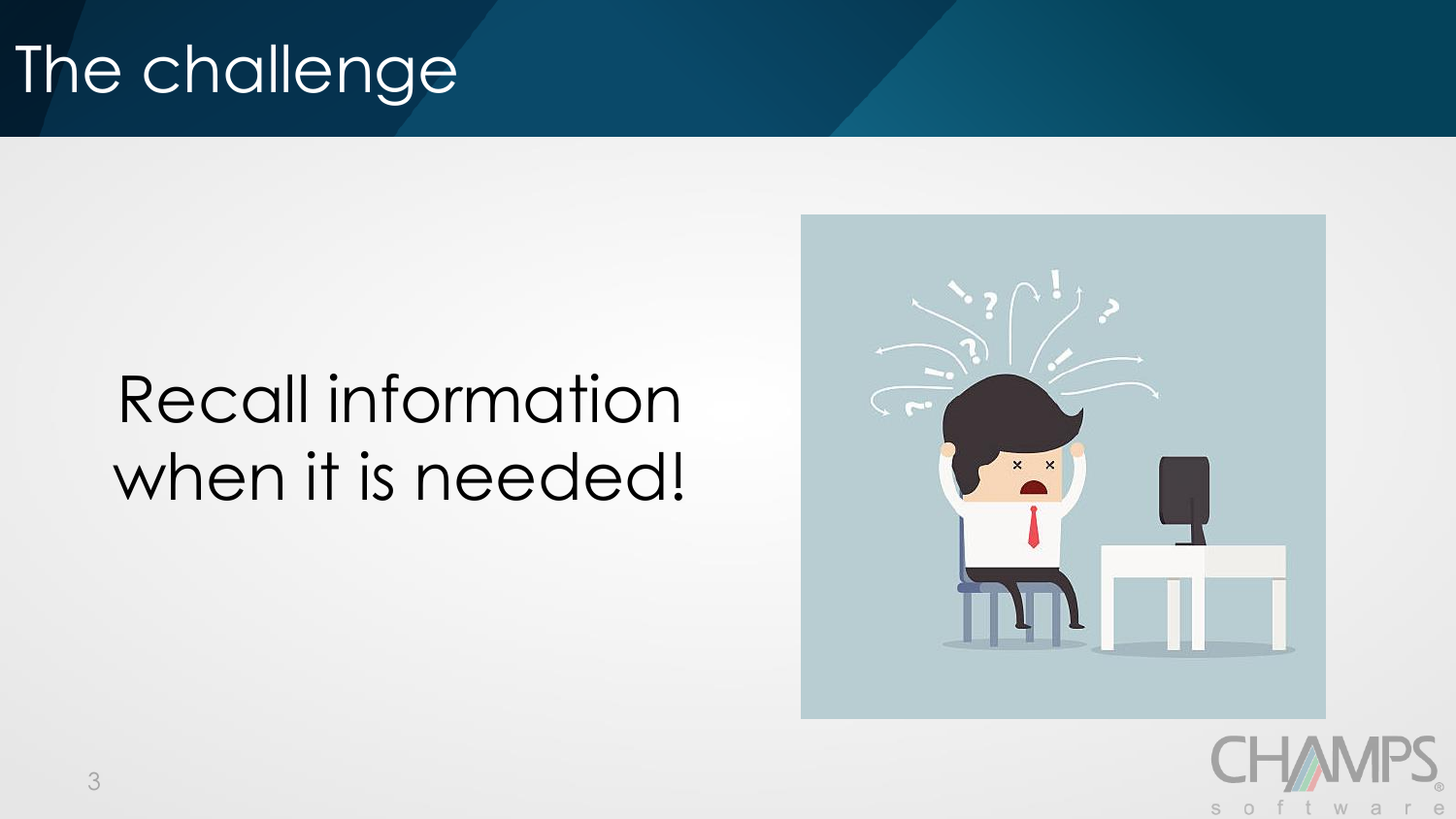#### Get the Most Out INNOVATIONS & REMEMBER it!

- Memory involves 3 stages:
	- Encoding
	- Storage
	- Retrieval
- How improve?
	- Take Notes
	- Ask Questions / Schedule One-On-Ones!
	- Network / Knowledge Transfer
	- Rest / Relax / Enjoy!

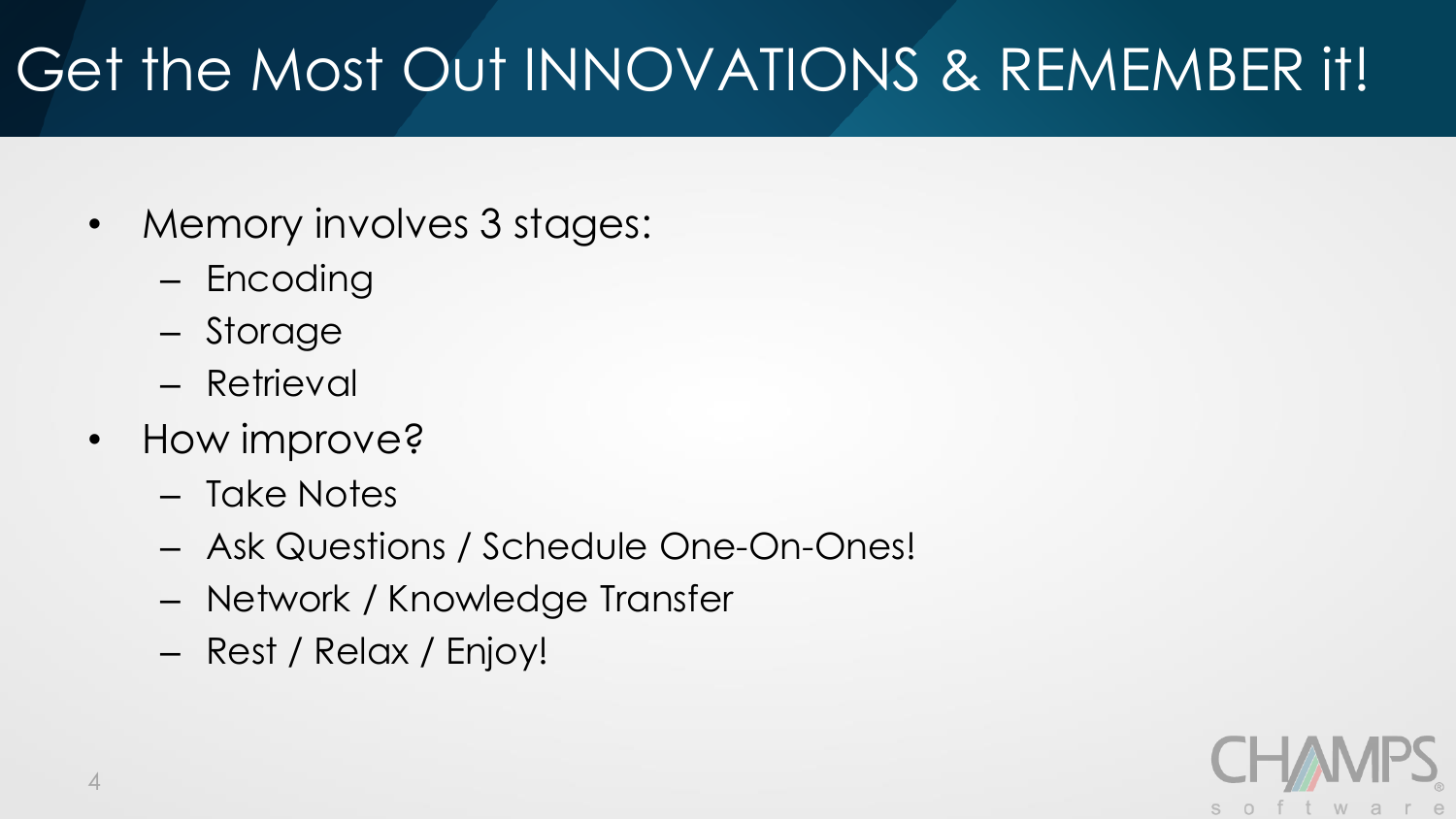#### Take Notes



- Helps stay attentive "Most 'memory failures' actually represent failures in attention." (*Mysteries of the Mind)*
- Focuses the mind
- Enables a listener to review material later

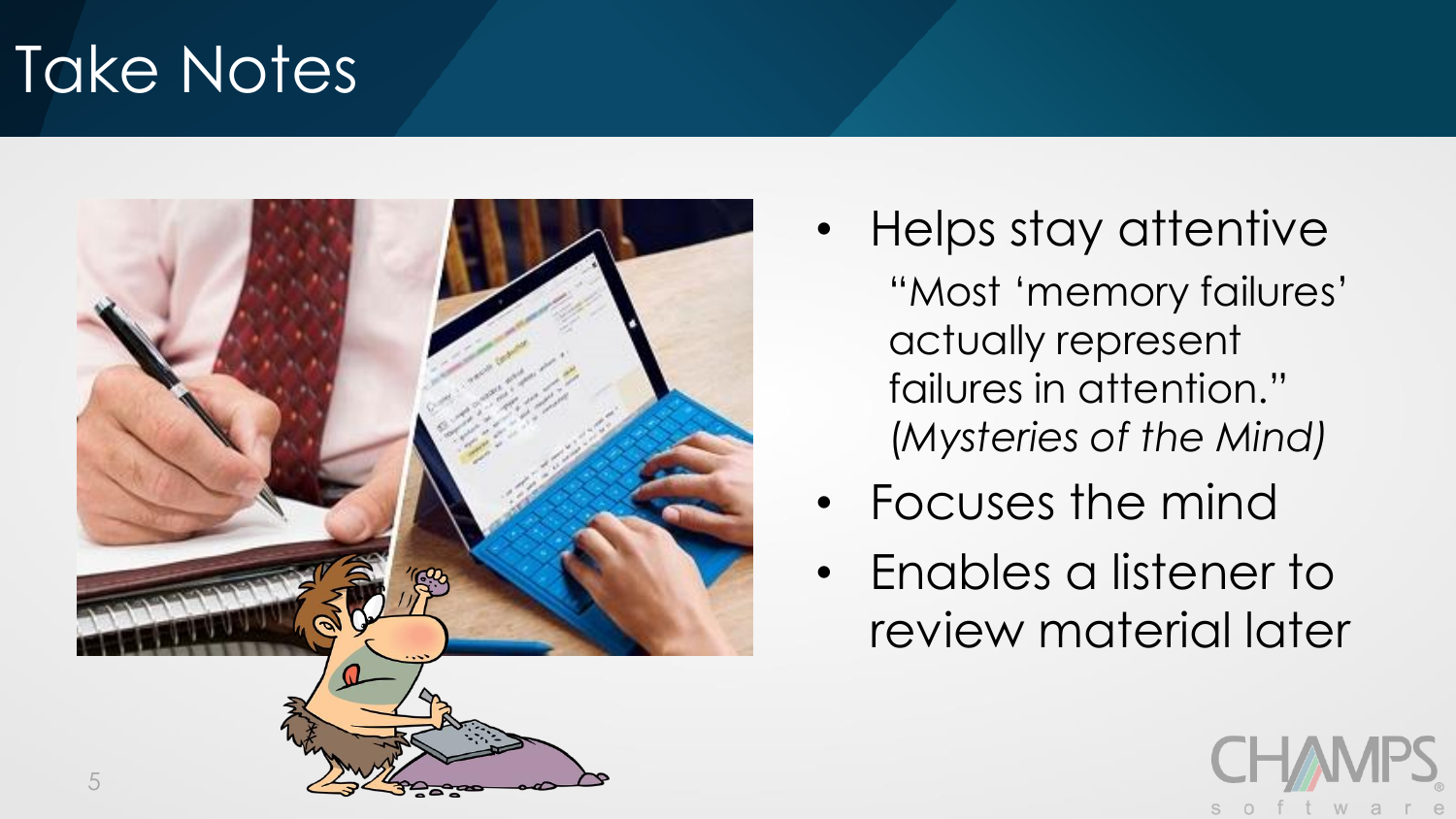# Ask Questions

- "With all that you acquire, acquire understanding." (Ancient Proverb)
- Don't understand = Don't remember
- Ask Questions
	- At appropriate times during presentations
	- At scheduled One-On-One's
	- At other opportunities throughout the conference



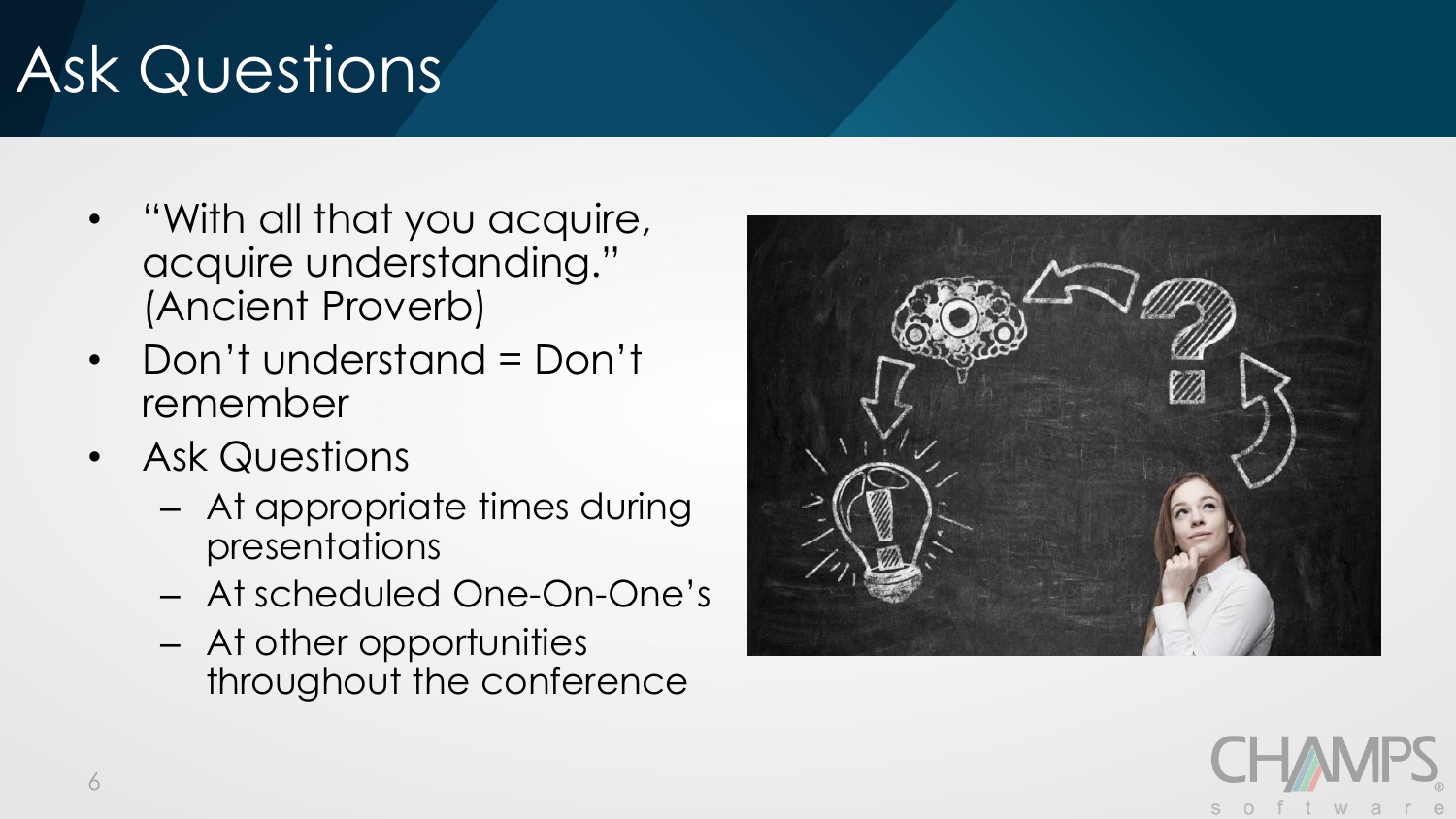#### Network



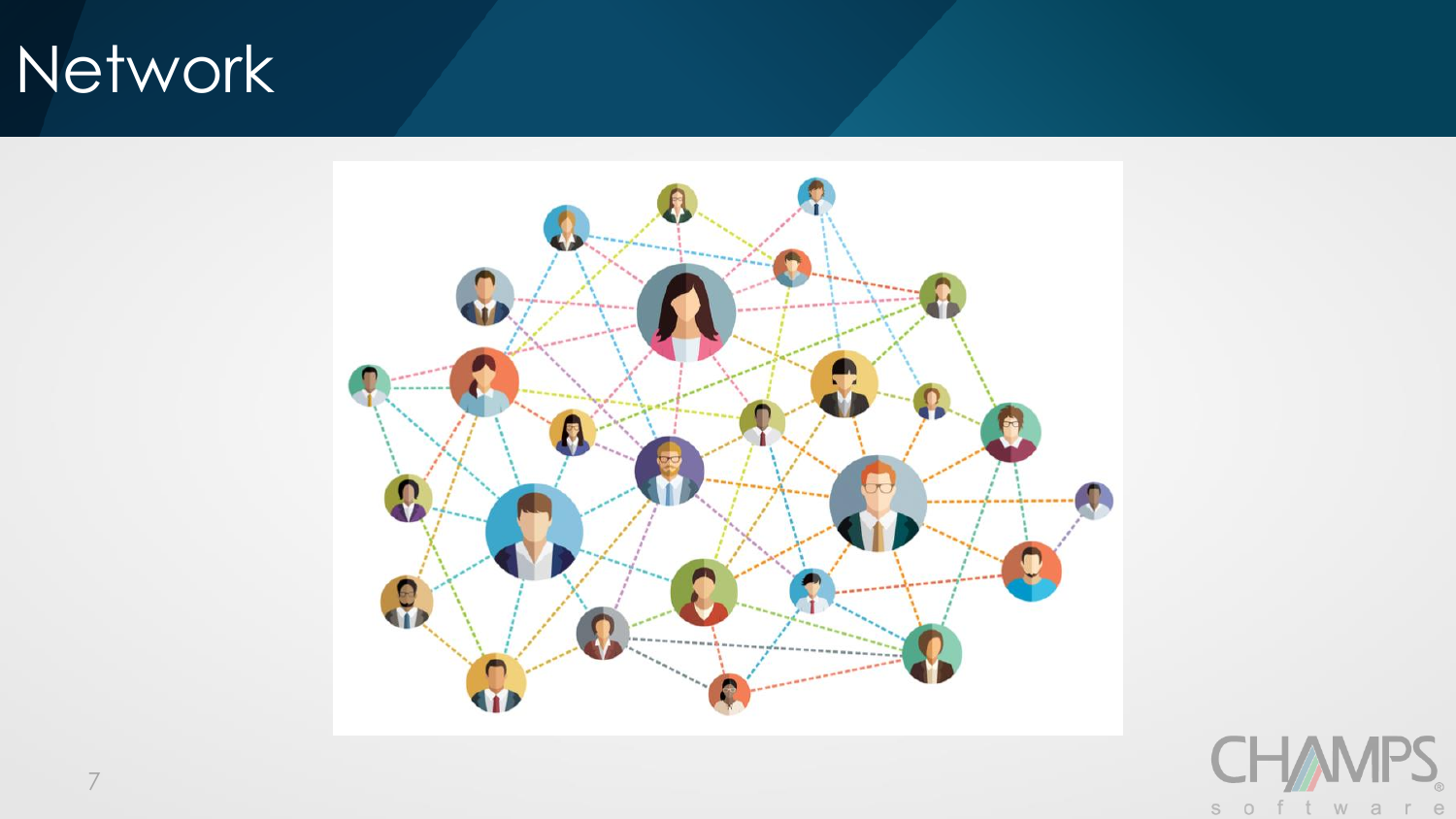# Rest / Relax

- Drink plenty of water
	- Dehydration can cause mental confusion
- Get enough sleep
	- During sleep the brain stores memories
- Relax
	- Stress triggers the release of cortisol, which can disrupt nerve interactions